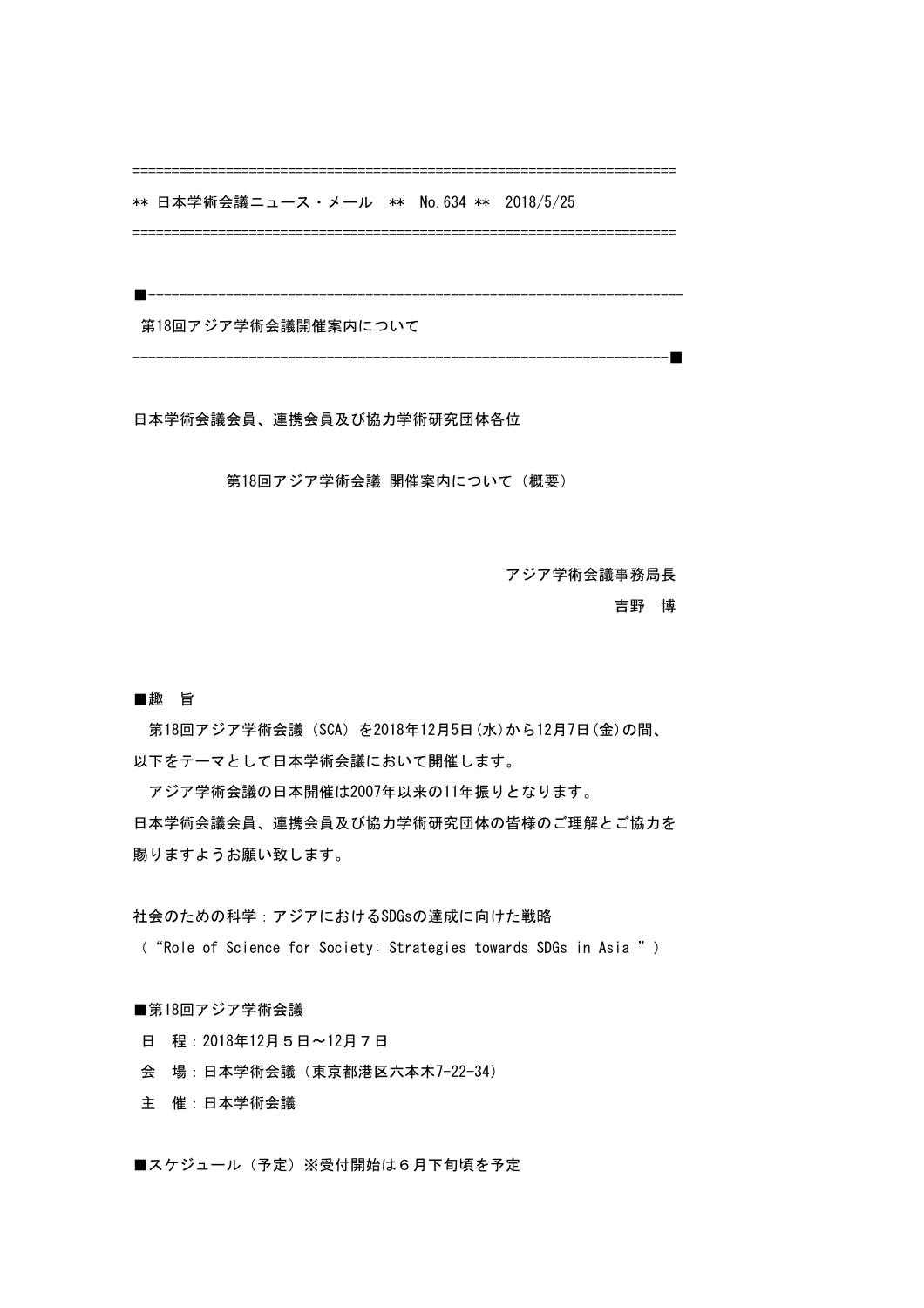2018年7月17日: 論文要旨(Abstract)提出期限 2018年8月31日: 審査結果通知(Notification of Acceptance of Paper) 2018年10月中旬: 発表者登録期限(Registration of Presenting Authors) 2018年11月中旬: 論文全文(Full Paper)提出期限

### ■使用言語 英語

#### ■ (論文募集テーマ)

Topics of the conference will include, but are not limited to the following:

1. Energy, Natural Resources and Built Environment (SDGs 7, 11, 12)

・Access to affordable, reliable and sustainable energy

・Sustainable management and efficient use of natural resources

・Smart cities and zero energy buildings

2. Aging Society, Health and Medical Care(SDGs 3)

・Access to quality essential health-care services 

and affordable essential medicines and vaccines for all

・End preventable deaths of newborns and children

・Healthy city and housing

• Inclusive design and technology for physically handicapped people

3. Biodiversity and Sustainable Use of Biological Resources(SDGs 14,15)

・Sustainable use of the oceans, seas and marine resources

・Sustainable use of terrestrial and freshwater ecosystems

・Fair and equitable sharing of the benefits 

from the utilization of genetic resources

4. Cities, History and Cultural Heritage (SDGs 11)

・Access for all to adequate,

safe and affordable housing and basic services and upgrade slums

・Protect and safeguard the world's cultural heritage

・Adverse environmental impact of cities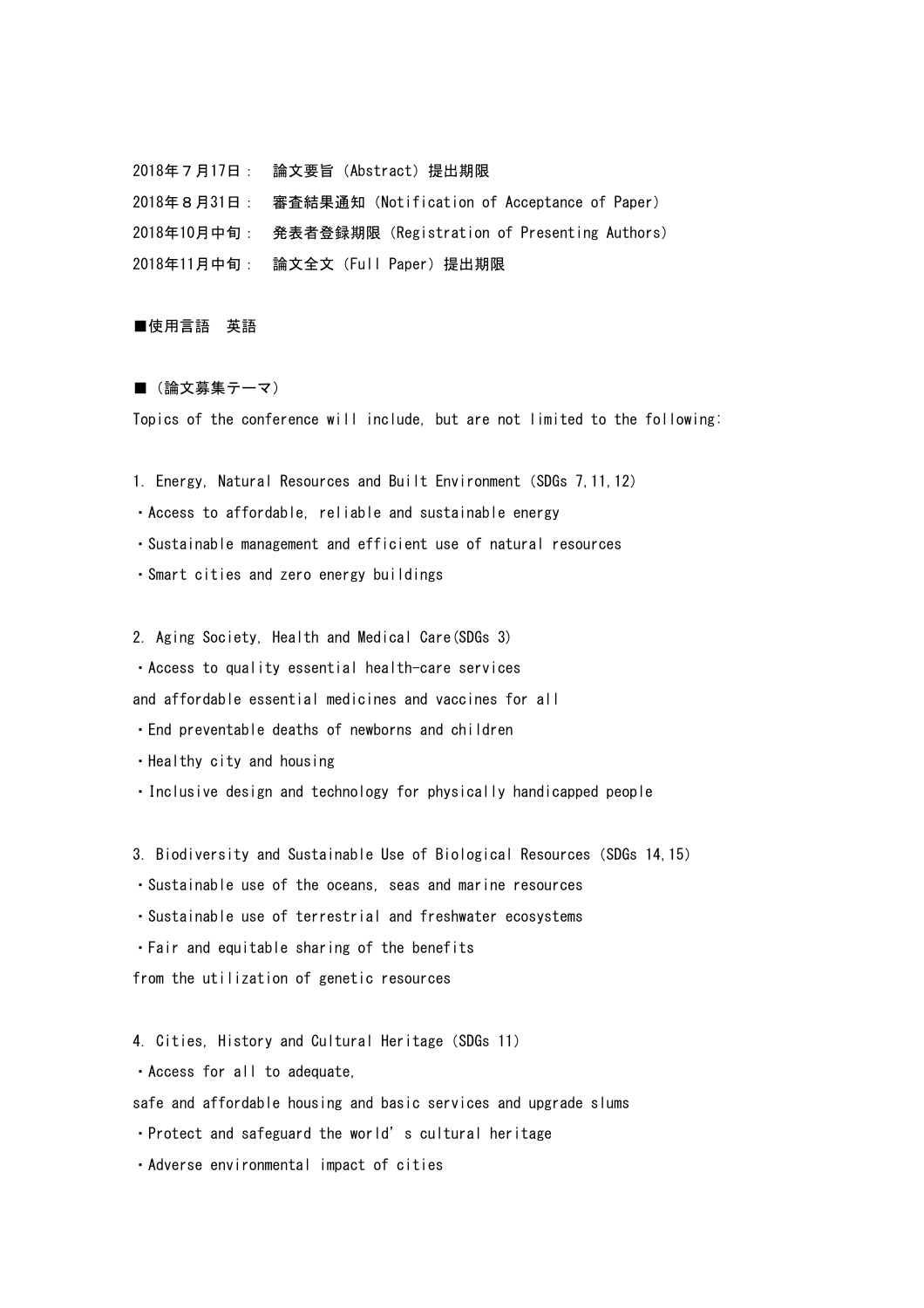5. Disaster Risk Reduction(SDGs 9,11,13)

・Reliable, sustainable and resilient infrastructure

・Strengthen resilience and adaptive capacity to 

climate-related hazards and natural disasters

6. Gender (SDGs 5)

・Ensure women's full and effective participation

and equal opportunities for leadership

・Reforms to give women equal rights to economic resources

7. Poverty, Inequalities and Immigrants (SDGs 1, 10)

• Ensure the equal rights to economic resources for the poor and the vulnerable ・Build the resilience of the poor and reduce their exposure and vulnerability to climate-related extreme events and other economic. social and environmental shocks and disasters ・Facilitate orderly, safe, regular and responsible migration and mobility of people

8. Education (SDGs 4)

・Ensure that all girls and boys complete free,

equitable and quality primary and secondary education

・Gender disparities in education

・Ensure that all learners acquire the knowledge

and skills needed to promote sustainable development

9. Economy (SDGs 8)

・Economic productivity through diversification,

technological upgrading and innovation

・Decent work for all women and men

・Labour rights and safe and secure working environments for all workers, including migrant workers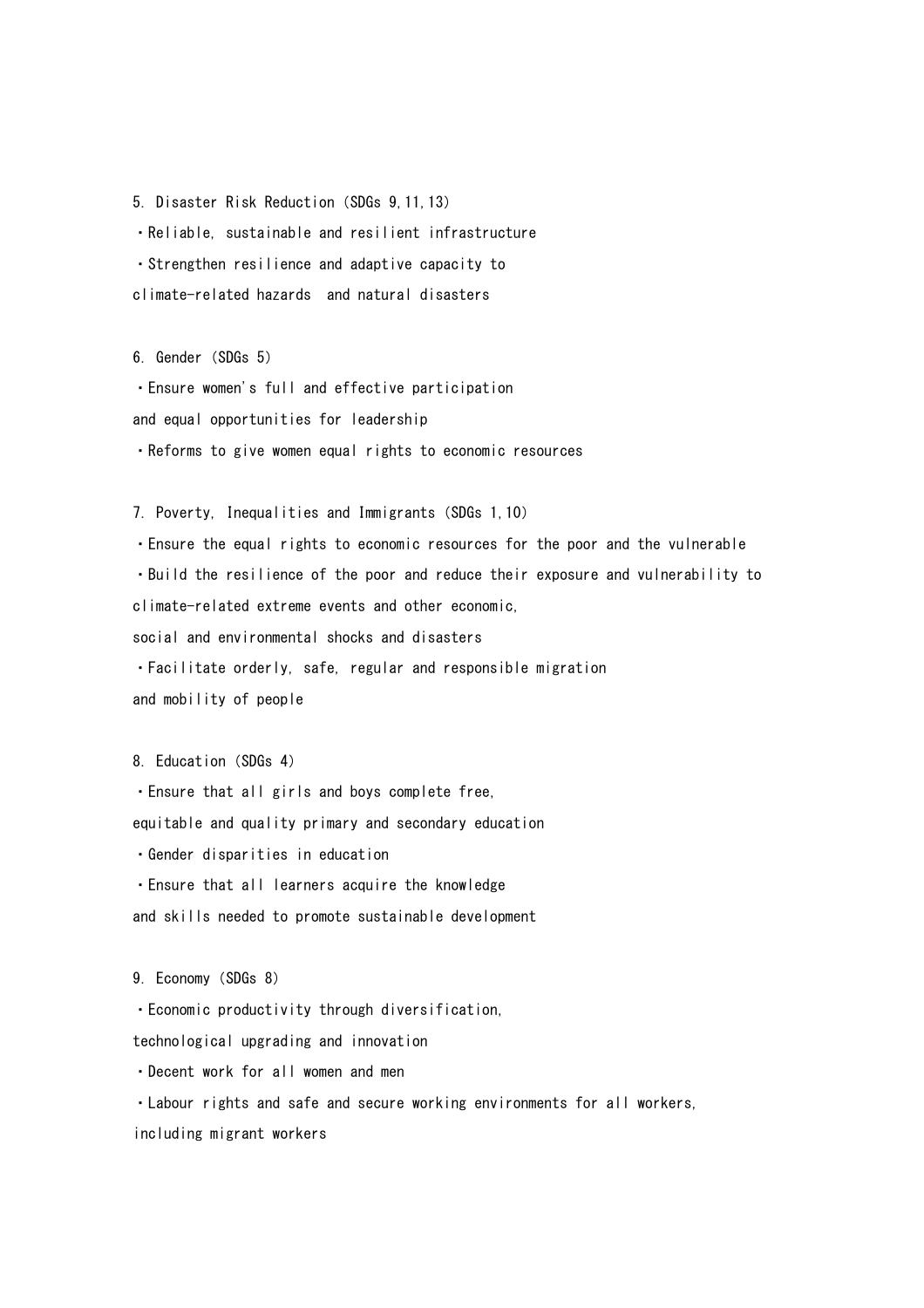10. Water and Food (SDGs 2.6)

· Universal and equitable access to safe and affordable drinking water for all

- . Access to adequate and equitable sanitation and hygiene for all
- · Sustainable agriculture

後日、正式な募集要項を公表し、アブストラクトを募集致します。 受領したアブストラクトにつきましては、慎重に審査し、発表するに 相応しいと判断されたアブストラクトについては採用通知を8月31日までに お送りします。

■第18回アジア学術会議の詳細及び論文募集要項については6月中に 公表いたします。

日本学術会議では、Twitterを用いて情報を発信しております。

アカウントは、@scj\_info です。

日本学術会議広報のTwitterのページはこちらから

http://twitter.com/scj info

学術情報誌『学術の動向』最新号はこちらから

http://jssf86.org/works1.html

日本学術会議ニュースメールは転載は自由ですので、関係団体の学術誌等へ の転載や関係団体の構成員への転送等をしていただき、より多くの方にお読み いただけるようにお取り計らいください。

【本メールに関するお問い合わせ】

本メールは、配信専用のアドレスで配信されており返信できません。

本メールに関するお問い合わせは、下記のURLに連絡先の記載がありますの で、そちらからお願いいたします。